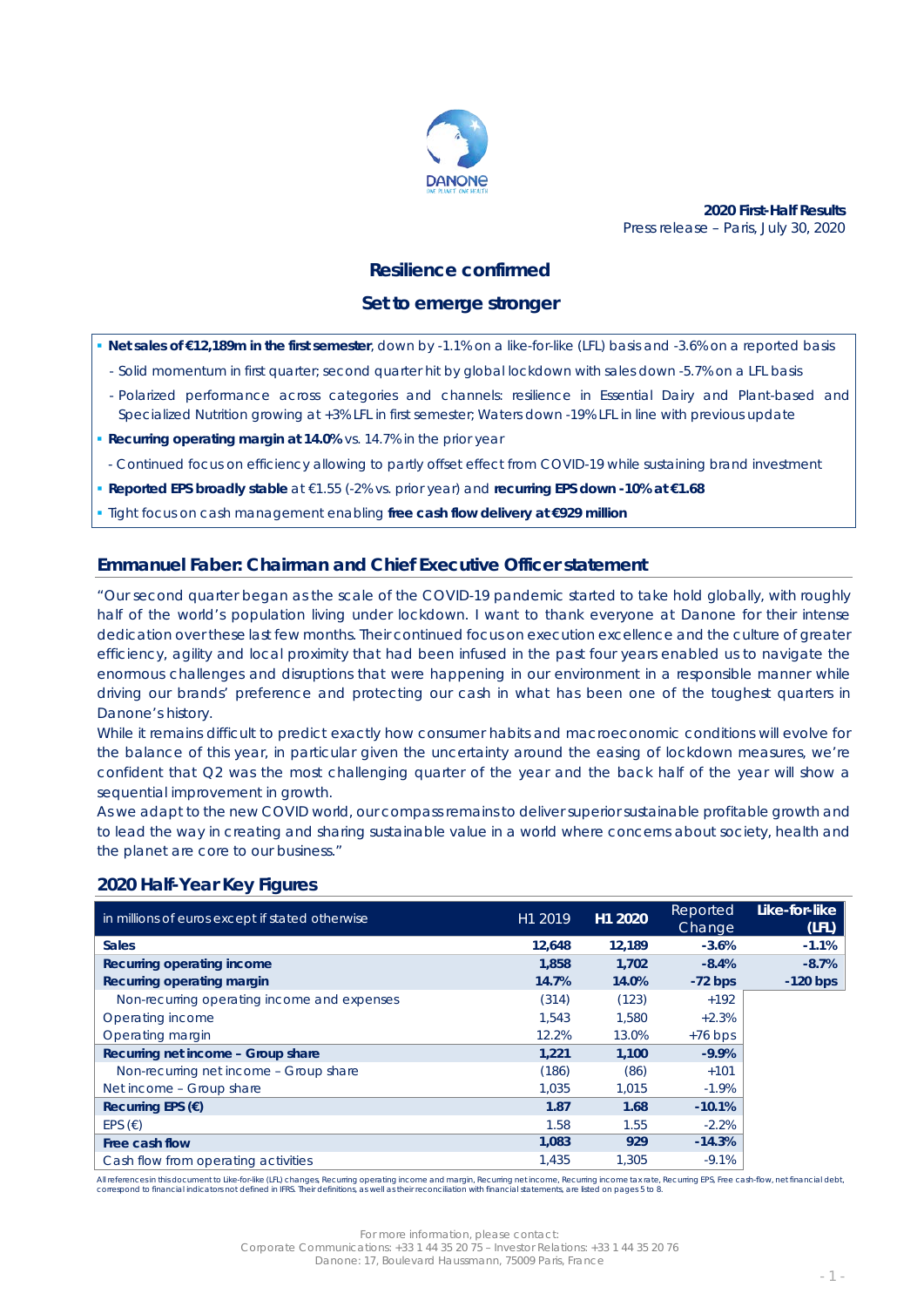# **I. 2020 HALF YEAR RESULTS**

## **Second quarter and half-year sales**

**In the first semester of 2020**, consolidated sales stood at €12.2 bn, down -1.1% on a like-for-like basis, with stable volumes (+0.1%) and -1.3% value reflecting the effect of change in channel and format mix in Waters. Reported sales were down -3.6%, including a negative scope effect (-0.8%), mainly resulting from the deconsolidation from April 1st, 2019 of Earthbound Farm, a negative impact from exchange rates (-2.1%) mainly driven by currency devaluation in Latin America and Russia as well as a +0.4% organic contribution of Argentina to growth.

After a strong momentum in the first quarter with sales up +3.7%, sales decreased by -5.7% **in the second quarter** on a like-for-like basis, hit by the expansion of the COVID-19 pandemic into new regions most notably Latin America, the reversal of pantry loading behaviors observed in the first quarter and the full impact of out-of-home closure in the quarter.

| $\epsilon$ million<br>except % | Q <sub>2</sub><br>2019 | Q <sub>2</sub><br>2020 | Reported<br>change | <b>LFL Sales</b><br>Growth | <b>Volume</b><br><b>Growth</b> | H1<br>2019 | H1<br>2020 | Reported<br>change | <b>LFL Sales</b><br>Growth | <b>Volume</b><br><b>Growth</b> |
|--------------------------------|------------------------|------------------------|--------------------|----------------------------|--------------------------------|------------|------------|--------------------|----------------------------|--------------------------------|
| <b>BY REPORTING ENTITY</b>     |                        |                        |                    |                            |                                |            |            |                    |                            |                                |
| EDP                            | 3.283                  | 3.238                  | $-1.4%$            | $+1.6%$                    | $+1.8%$                        | 6.600      | 6,599      | $-0.0\%$           | $+3.1%$                    | $+2.3%$                        |
| <b>Specialized Nutrition</b>   | 1.866                  | 1.792                  | $-4.0%$            | $-2.2%$                    | $-3.7%$                        | 3.696      | 3.739      | $+1.2%$            | $+2.7%$                    | $+0.8%$                        |
| Waters                         | 1,346                  | 925                    | $-31.3%$           | $-28.0%$                   | $-12.0%$                       | 2,352      | 1,851      | $-21.3%$           | $-19.1%$                   | $-6.8\%$                       |
| <b>BY GEOGRAPHICAL AREA</b>    |                        |                        |                    |                            |                                |            |            |                    |                            |                                |
| Europe & Noram <sup>1</sup>    | 3.471                  | 3,352                  | $-3.4%$            | $-3.5%$                    | $-1.1%$                        | 6.851      | 6,822      | $-0.4%$            | $+0.5%$                    | $+2.1%$                        |
| Rest of the World              | 3.025                  | 2.602                  | $-14.0%$           | $-8.2%$                    | $-3.9\%$                       | 5.797      | 5.368      | $-7.4%$            | $-3.1%$                    | $-1.7%$                        |
|                                |                        |                        |                    |                            |                                |            |            |                    |                            |                                |
| <b>TOTAL</b>                   | 6,496                  | 5,954                  | $-8.3%$            | $-5.7%$                    | $-2.6%$                        | 12,648     | 12.189     | $-3.6%$            | $-1.1%$                    | $+0.1%$                        |

*1North America (Noram): United States and Canada*

**The portfolio showed marked variations across categories and channels in the first semester.** Essential Dairy and Plant-based and Specialized Nutrition, representing about 80% of the company's revenues, posted a solid growth, while sales in Waters were down -19%. Excluding Waters, company's like-for-like sales growth was +3.0% in H1 and +0.2% in Q2. Performance by channel was also very contrasted, with e-commerce growing at +30% in H1 while sales in out-of-home channels, representing 11% of 2019 sales globally, declined -30% on a like-for-like basis.

**In terms of regional dynamics,** Europe and North America posted stable sales (+0.5%) in the first semester, down by -3.5% in the second quarter after a strong start of the year. North America, the region where the company has the largest footprint, continued to see solid momentum in Q2 while sales in Europe declined, mirroring the reversal of pantry loading that occurred in the month of March and lower sales normally consumed away from home in Waters. In Rest of the World, while trends in CIS and China were broadly in line with the previous quarter, revenues declined severely in other key regions as the impact of the COVID-19 pandemic become felt notably in Latin America, Indonesia and Africa.

## **Recurring Operating Margin**

Danone's recurring operating income stood at €1.7bn in the first semester. Recurring operating margin stood at **14.0%**, down 72 basis points. The change includes a negative 93bps effect from incremental costs directly related to COVID-19 incurred in the semester to keep our employees safe and ensure business continuity. These costs amount to €114 million and include around €40 million of sanitary costs (acquisition of masks, gloves, sanitizer and tests), around €35 million of donations and specific bonuses paid to the 60,000 employees that continued working on frontline during the pandemic lockdowns, and around €40 million of extra-logistic costs related to warehousing adaptation, and higher freight and transportation costs. Excluding these costs, recurring operating margin would have increased to 14.9% despite a reduced operating leverage and a mix effect of -80bps incurred in the period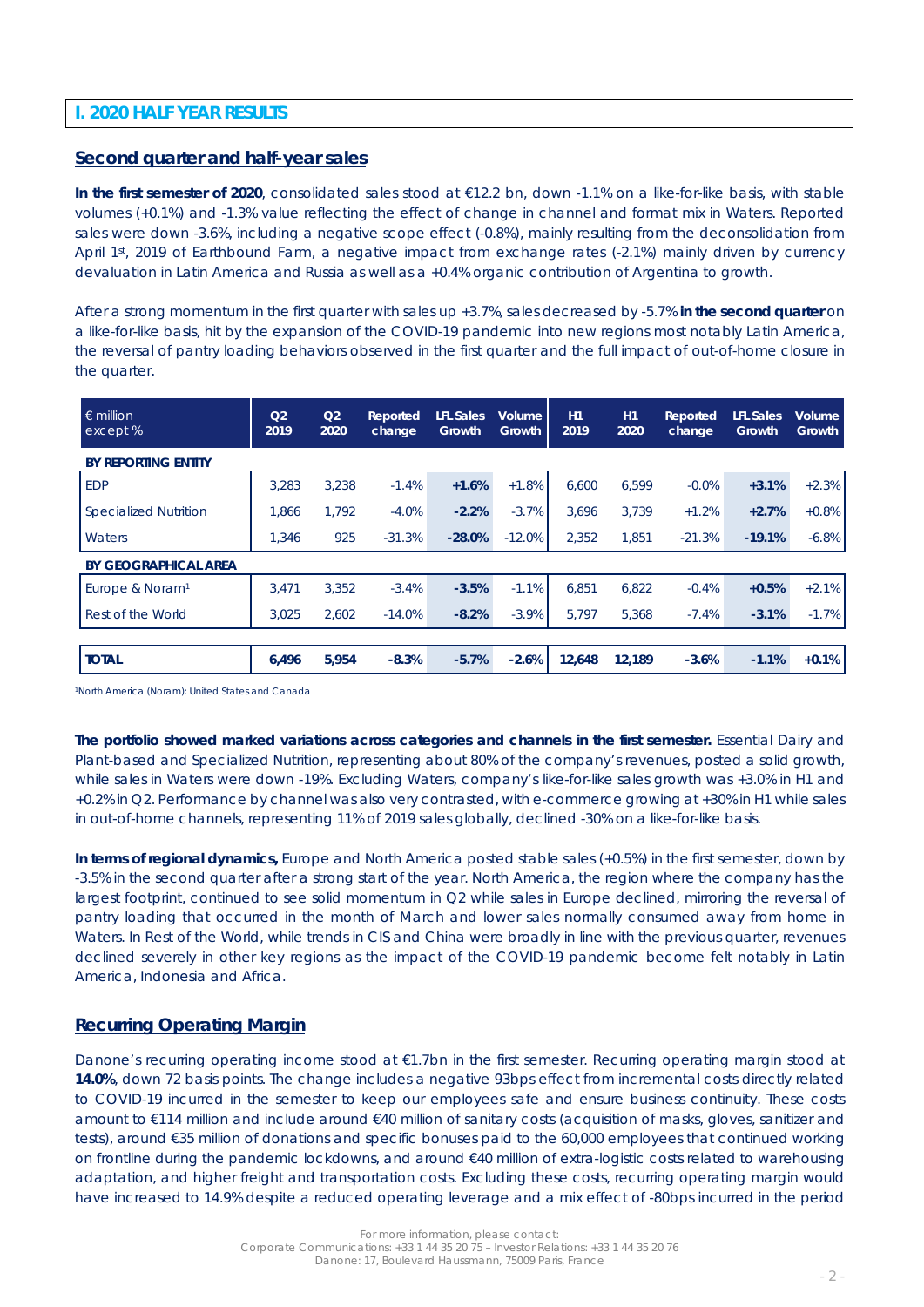mostly from Waters. To mitigate these headwinds, the company increased its efforts on efficiency and cost discipline. Brand investments were reduced only marginally (-23 bps in the semester) to sustain the competitiveness of brands. Reported margin also reflects a positive effect from change in scope (+20bps) and currencies (+33 bps), and a slightly negative effect of -6bps reflecting Argentina's impact on margin.

Recurring operating margin is expected to remain impacted in the second half by Covid-19-related extra-costs, negative mix, as well as increased investments in the competitiveness of the business, as the company is leveraging the crisis as a catalyst to accelerate the business transformation that was already underway to emerge stronger.

| Recurring operating profit                                   | H1 2019      |            | H1 2020      |            | Change     |               |
|--------------------------------------------------------------|--------------|------------|--------------|------------|------------|---------------|
| $(\epsilon m)$ and margin $(\%)$                             | $\epsilon$ m | Margin (%) | $\epsilon$ m | Margin (%) | Reported   | Like-for-like |
| <b>BY REPORTING ENTITY</b>                                   |              |            |              |            |            |               |
| <b>EDP</b>                                                   | 621          | 9.4%       | 598          | 9.1%       | $-35$ bps  | $-83$ bps     |
| <b>Specialized Nutrition</b>                                 | 934          | 25.3%      | 987          | 26.4%      | $+113$ bps | $+54$ bps     |
| Waters                                                       | 303          | 12.9%      | 117          | 6.3%       | $-655$ bps | $-638$ bps    |
| <b>BY GEOGRAPHICAL AREA</b>                                  |              |            |              |            |            |               |
| Europe & Noram <sup>2</sup>                                  | 942          | 13.8%      | 880          | 12.9%      | $-85$ bps  | $-110$ bps    |
| Rest of the World                                            | 915          | 15.8%      | 822          | 15.3%      | $-48$ bps  | $-126$ bps    |
|                                                              |              |            |              |            |            |               |
| Total                                                        | 1,858        | 14.7%      | 1,702        | 14.0%      | $-72$ bps  | $-120$ bps    |
| <sup>2</sup> North America (Noram): United States and Canada |              |            |              |            |            |               |

# **Performance by reporting entity**

#### **ESSENTIAL DAIRY AND PLANT-BASED (EDP)**

**Essential Dairy & Plant-based (EDP)** posted net sales growth of +3.1% in H1 2020 on a like-for-like basis, and margin remained slightly over 9%.

After a strong Q1 performance, EDP maintained revenue momentum into the second quarter with net sales up by +1.6% on a like-for-like basis, including a +1.8% increase in volume, and a -0.2% decline in value. Europe and North America posted solid growth, demonstrating the continued dailiness resilience of the Essential Dairy business, growing at low-single-digit levels, and the increased penetration of Plant-Based which continued to grow at double-digit rate in Q2. In the rest of the world, sales trend in CIS was broadly similar to Q1 while in Latin America and Africa, sales declined at high-single digit rate as lockdown restrictions implemented in Q2 affected sales in traditional proximity stores - the biggest channel in those regions.

#### **SPECIALIZED NUTRITION**

**Specialized Nutrition** posted net sales growth of +2.7% in H1 2020 on a like-for-like basis. Margin improved by +113bps to reach a record level of 26.4% benefiting from synergies from the Early Life and Medical Nutrition integration. In the second quarter, sales were down -2.2% on a like-for-like basis. The average price / kg continued to increase by +1.5% thanks to further premiumization. Volume declined by -3.7% primarily driven by Europe with sales down around -10%, as a significant destocking occurred after an exceptional month of March that saw sales increase more than +30%. Total sales in China were broadly flat, with good performance of adult nutrition business and sales in infant nutrition still affected by Hong-Kong border closure and continued travel restrictions. The company continues its expansion in the country in the ultra-premium segment with the introduction of a number of innovations over the quarter, notably the range Aptamil Essensis. Elsewhere the business continued to benefit from strong momentum, notably in South East Asia.

#### **WATERS**

**Waters** sales declined -19.1% in H1 2020 on a like-for-like basis. Margin decreased to 6.3%, hit by reduced operating leverage, negative channel and format mix, and additional costs directly linked to COVID-19.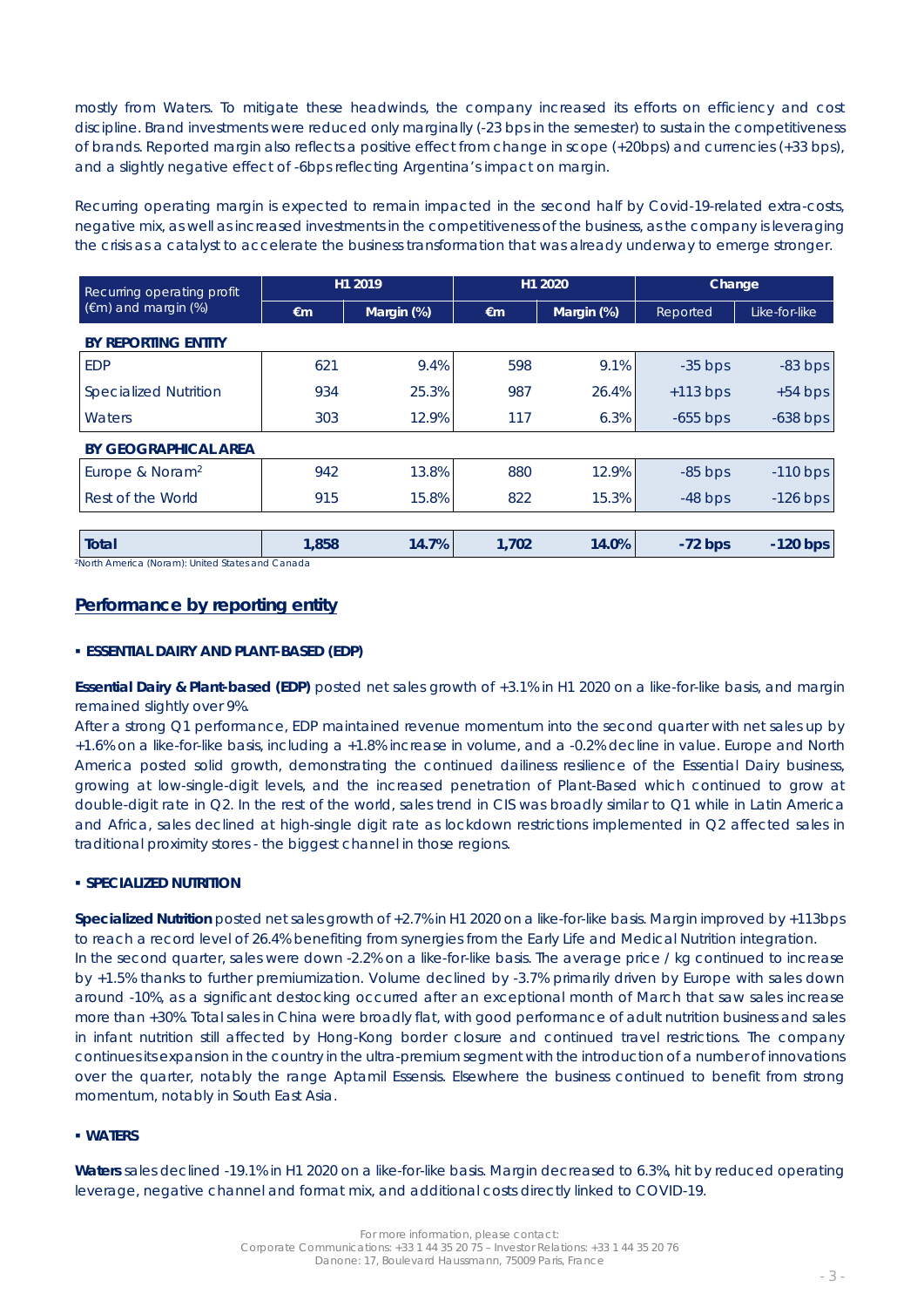In the second quarter, net sales were down -28.0% on a like-for-like basis, with a decrease in volume of -12.0% and -16.1% in value. Sales deteriorated across geographies as the pandemic expanded into regions that had been relatively unaffected prior to Q2, with the exception of China where sales under *Mizone* brand improved from -40% level reported in Q1 yet still significantly negative, impacted by consumers footfall still below pre-COVID levels. Jugs and large formats of plain waters were up at +12% globally in Q2 while small formats and notably aquadrinks were severely hit by the lack of consumers out of their homes. Overall, out-of-home channels, which usually account for around 45% of Waters' sales in the quarter, were down at almost 50%, accounting for most of the overall revenue decline.

#### **Net income and Earnings per share**

**Other operating income and expense** decreased to -€123 million from -€314 million in the prior year, which embedded an exceptional loss from the sale of *Earthbound Farm*. They mostly include expenses related to some reorganization costs in Essential Dairy and Plant-Based and Specialized Nutrition businesses. As a result, the reported operating margin was up +76 bps from 12.2% to 13.0%.

**Net financial costs** were down by €12 million to €170 million, given the successful bond issues realized in the semester at attractive rates and favorable currency effects. **Recurring income tax rate** remained at 27.0%, in line with the prior year. **Recurring net income from associates** decreased from €51 million to €21 million, reflecting the deteriorated performance of Mengniu and Yashili in China. **Recurring minority interests** were down by €13 million versus H1 2019, reflecting a deterioration of performance across minorities, notably Aqua in Indonesia.

As a result, **recurring EPS** stood at €1.68, down -10% vs. last year but **reported EPS** decreased more slightly (-2% to €1.55) as non-recurring items decreased by around €100 million in total, from -€186 million to -€86 million.

|                                                 |           | H1 2019           |       |           | H1 2020           |       |
|-------------------------------------------------|-----------|-------------------|-------|-----------|-------------------|-------|
| in millions of euros except if stated otherwise | Recurring | Non-<br>recurring | Total | Recurring | Non-<br>recurring | Total |
| Recurring operating income                      | 1,858     |                   | 1,858 | 1,702     |                   | 1,702 |
| Other operating income and expense              |           | (314)             | (314) |           | (123)             | (123) |
| <b>Operating income</b>                         | 1,858     | (314)             | 1,543 | 1,702     | (123)             | 1,580 |
| Cost of net debt                                | (118)     |                   | (118) | (110)     |                   | (110) |
| Other financial income and expense              | (65)      | $\mathbf 0$       | (65)  | (60)      | $\overline{0}$    | (60)  |
| Income before taxes                             | 1,675     | (314)             | 1,361 | 1,532     | (123)             | 1,410 |
| Income tax                                      | (453)     | 126               | (327) | (414)     | 36                | (378) |
| Effective tax rate                              | 27.0%     |                   | 24.0% | 27.0%     |                   | 26.8% |
| Net income from fully consolidated companies    | 1,222     | (188)             | 1,034 | 1,118     | (86)              | 1,032 |
| Net income from associates                      | 51        |                   | 51    | 21        | $\overline{0}$    | 22    |
| Net income                                      | 1,273     | (187)             | 1,085 | 1,139     | (86)              | 1,053 |
| • Group share                                   | 1,221     | (186)             | 1,035 | 1,100     | (86)              | 1,015 |
| • Non-controlling interests                     | 52        | (1)               | 51    | 39        | (0)               | 39    |
| EPS $(\epsilon)$                                | 1.87      |                   | 1.58  | 1.68      |                   | 1.55  |

# **Cash flow and Debt**

**Free cash flow** stood at €929 million in the first semester, down -14.3% year-on-year, reflecting contracting operating performance, deteriorating working capital due to inventory increase and financing assistance to partners, as well as higher capex level at 3.1% of net sales vs 2.8% last year.

As of June 30th 2020, **Danone's net debt stood at €13.5 bn**, up €674 million from December 31th, 2019, integrating the liability related to the payment of 2019 dividend to Danone's shareholders amounting to €1.4 bn.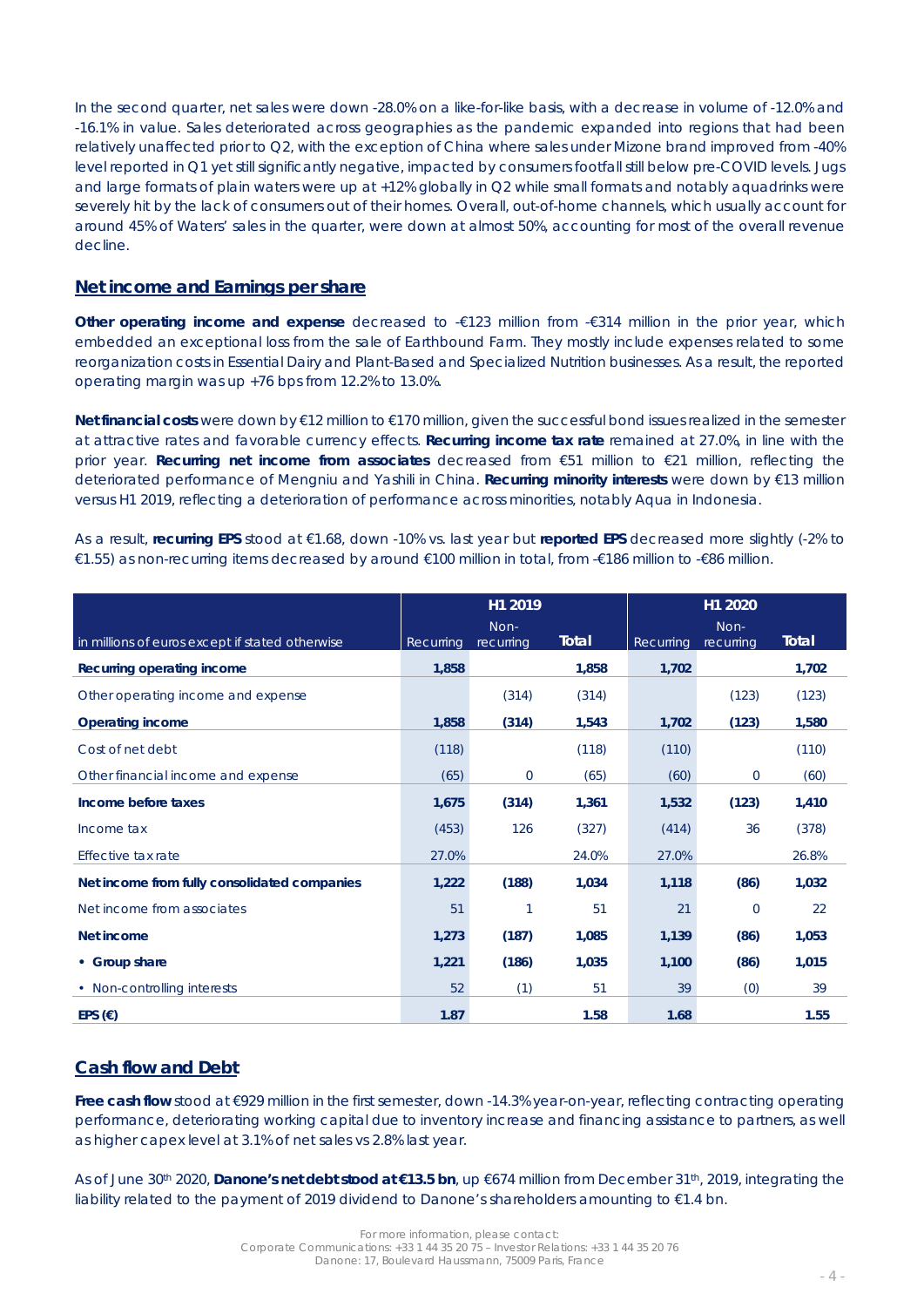# **II. OUTLOOK**

Looking into the second-half, business remains difficult to predict as the environment is still volatile and much uncertainty remains about the severity, the duration and the implications of the pandemic as to how exactly macroeconomic conditions, lockdown easing and consumer habits will evolve for the rest of this year. Danone is therefore not in a position to provide an updated financial guidance for fiscal year 2020 at this time.

# **III. MAJOR FINANCIAL TRANSACTIONS AND DEVELOPMENTS OVER THE PERIOD**

- **May 5, 2020:** Danone announced that Shane Grant will join Danone as Executive Vice President and CEO Danone North America, with effect from May 11, 2020, to lead the EDP business in that market.
- **June 3, 2020:** Danone launched a new €800 million bond issue. Following a previous €800 million successful issuance on March 11th, it enables Danone to further take advantage of market windows to enhance its funding flexibility, extend the maturity of its debt and optimize its cost. The issue, realized under Danone's Euro Medium Term Note (EMTN) program, consists in a 9-year eurodenominated bond offering a coupon of 0.395%.
- **June 26, 2020:** Following its 2020 Annual General Meeting, Danone became the first listed company to adopt the "Entreprise à Mission" model, with the support of more than 99% of its shareholders. The shareholders' meeting has approved all other resolutions submitted to a vote, including the dividend for the 2019 fiscal year set at €2.10 per share in line with original Board's recommendation.
- **July 16, 2020:** Danone announced a series of investments to strengthen the local market capabilities, support and commitment of its Specialized Nutrition business in China. Totalling around 100 million euros (RMB 790 million), these investments include the opening of an open-science research center based in Shanghai, the acquisition of local infant milk formula capabilities, and the expansion of capacity to further develop offerings in FSMP (Food for Special Medical Purposes). Danone also announced that its Early Life Nutrition business unit in the country has achieved B Corp™ certification, meaning that Danone becomes the biggest B Corp™ in Asia. This brings the number of subsidiaries being B Corp Certified to date to 24, representing around 45% of Danone's global sales.

## **IV. OTHER INFORMATION**

- The condensed interim consolidated financial statements for the first semester 2020 were reviewed by the Board of Directors at its meeting on July 29, 2020. A limited review has been carried out by the statutory auditors of Danone on the condensed interim consolidated financial statements.
- The 2020 half-year financial report is available on Danone's website [\(www.danone.com\)](http://www.danone.com/).

## **V. IFRS STANDARDS AND FINANCIAL INDICATORS NOT DEFINED IN IFRS**

#### **IAS29 impact on reported data**

Danone has been applying IAS 29 in Argentina from July 1st, 2018. Adoption of IAS 29 in this hyperinflationary country requires its non-monetary assets and liabilities and its income statement to be restated to reflect the changes in the general pricing power of its functional currency, leading to a gain or loss on the net monetary position included in the net income. Moreover, its financial statements are converted into euro using the closing exchange rate of the relevant period.

| IAS29 impact on reported data<br>$\epsilon$ million except % | Q <sub>2</sub> 20 <sub>20</sub> | H <sub>1</sub> 2020 |
|--------------------------------------------------------------|---------------------------------|---------------------|
| Sales                                                        | $-1.5$                          | $-10$               |
| Sales growth (%)                                             | $-0.0\%$                        | $-0.1%$             |
| <b>Recurring Operating Income</b>                            |                                 | $-11$               |
| Recurring Net Income - Group share                           |                                 | $-14$               |

For more information, please contact:

Corporate Communications: +33 1 44 35 20 75 – Investor Relations: +33 1 44 35 20 76

Danone: 17, Boulevard Haussmann, 75009 Paris, France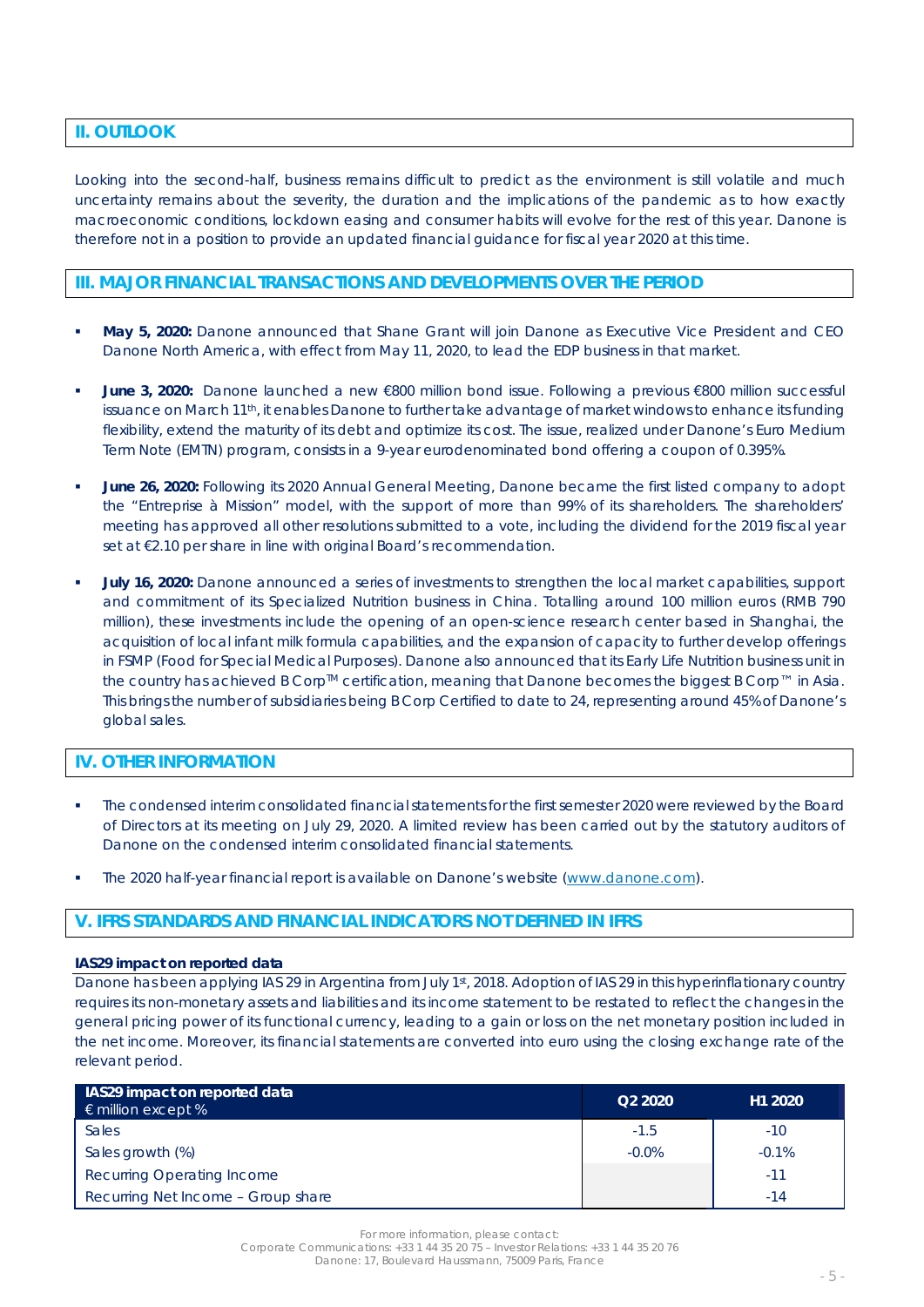Breakdown by quarter of first-half 2020 sales after application of IAS 29

H1 2020 sales correspond to the addition of:

- Q2 2020 reported sales;
- Q1 2020 sales resulting from the application of IAS29 until June 30, 2020 to sales of Argentinian entities (application of the inflation rate until June 30, 2020 and translation into euros using June 30, 2020 closing rate) and provided in the table below for information (unaudited data).

| $\epsilon$ million           | $Q1 2020^{(1)}$ | Q <sub>2</sub> 20 <sub>20</sub> | H1 2020 |
|------------------------------|-----------------|---------------------------------|---------|
| <b>EDP</b>                   | 3,361           | 3,238                           | 6,599   |
| <b>Specialized Nutrition</b> | 1,948           | 1,792                           | 3,739   |
| Waters                       | 927             | 925                             | 1,851   |
|                              |                 |                                 |         |
| <b>Total</b>                 | 6,235           | 5,954                           | 12,189  |

*(1)Results from the application of IAS29 until June 30, 2020 to Q1 sales of Argentinian entities.* 

## **Financial indicators not defined in IFRS**

*Due to rounding, the sum of values presented may differ from totals as reported. Such differences are not material.*

*Like-for-like changes in sales, recurring operating income and recurring operating margin reflect Danone's organic performance and essentially exclude the impact of:* 

- *changes in consolidation scope, with indicators related to a given fiscal year calculated on the basis of previous-year scope and, since January 1st, 2019, previous-year and current-year scope excluding Argentinian entities;*
- *changes in applicable accounting principles;*
- *changes in exchange rates with both previous-year and current-year indicators calculated using the same exchange rates (the exchange rate used is a projected annual rate determined by Danone for the current year and applied to both previous and current years).*

## **Bridge from reported data to like-for-like data**

| (€ million except %)       | H1 2019 | Impact of<br>changes<br>in scope of<br>consolidation | Impact of<br>changes in<br>exchange rates<br>and others.<br>including IAS29 | Argentina<br>organic<br>contribution | Like-for-like<br>growth | H1 2020 |
|----------------------------|---------|------------------------------------------------------|-----------------------------------------------------------------------------|--------------------------------------|-------------------------|---------|
| <b>Sales</b>               | 12,648  | $(0.8\%)$                                            | $(2.1\%)$                                                                   | $+0.4%$                              | $(1.1\%)$               | 12,189  |
| Recurring operating margin | 14.7%   | $+20$ bps                                            | $+33$ bps                                                                   | $-6$ bps                             | $-120$ bps              | 14.0%   |

*Danone clarified the definition of its recurring performance indicators, without modifying neither their content nor their calculation which are detailed hereafter.*

*Recurring operating income is defined as Danone's operating income excluding Other operating income and expenses. Other operating income and expenses comprise items that, because of their significant or unusual nature, cannot be viewed as inherent to Danone's recurring activity and have limited predictive value, thus distorting the assessment of its recurring operating performance and its evolution. These mainly include:*

- *capital gains and losses on disposals of fully consolidated companies;*
- *impairment charges on intangible assets with indefinite useful lives;*
- *costs related to strategic restructuring and transformation plans;*
- *costs related to major external growth transactions;*
- *costs related to major crisis and major litigations;*
- *in connection with of IFRS 3 (Revised) and IAS 27 (Revised) relating to business combinations, (i) acquisition costs related to business combinations, (ii) revaluation profit or loss accounted for following a loss of control, and (iii) changes in earn-outs relating to business combinations and subsequent to acquisition date.*

*Recurring operating margin* is defined as Recurring operating income over Sales ratio.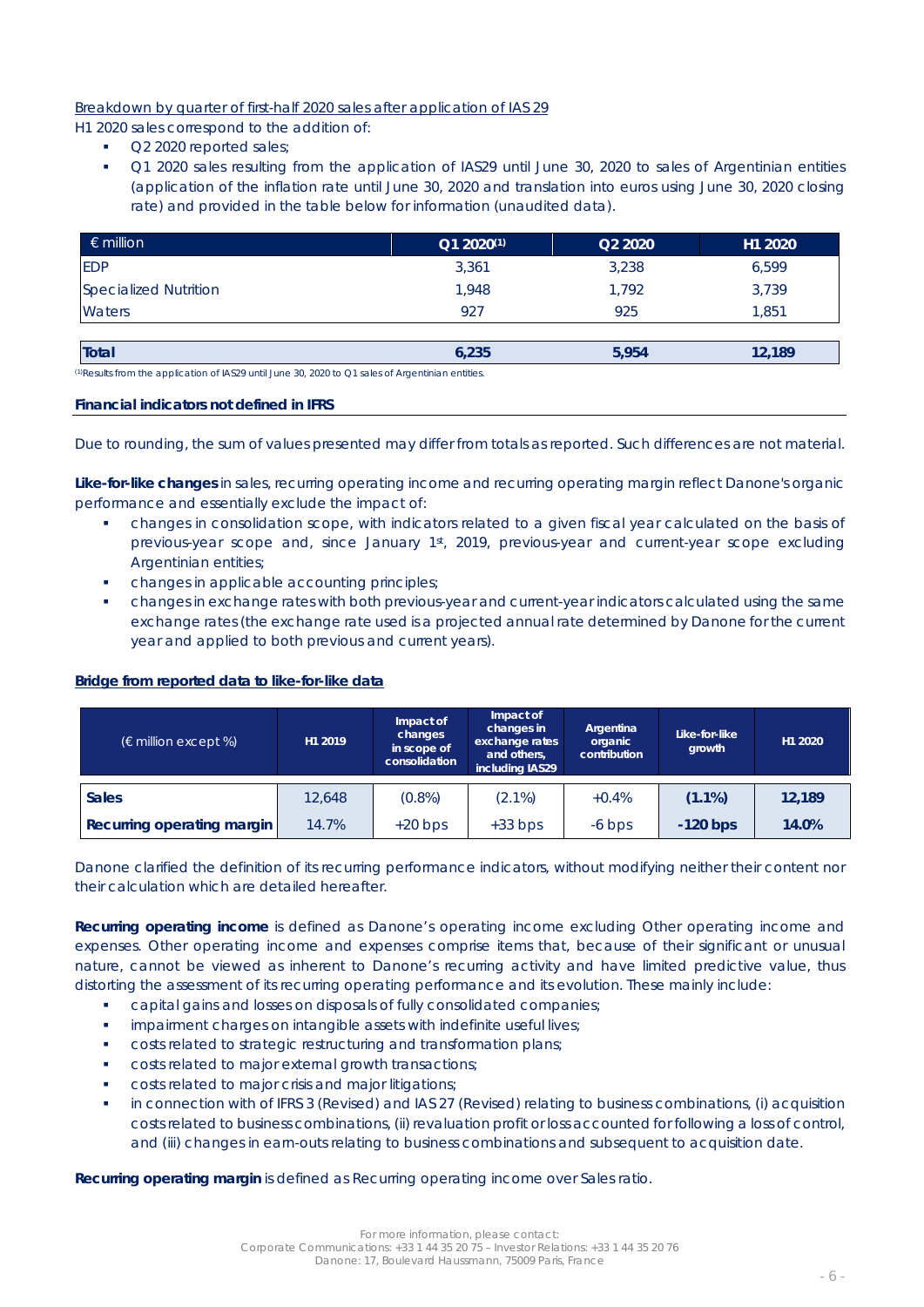*Other non-recurring financial income and expense corresponds to financial income and expense items that, in view of their significant or unusual nature, cannot be considered as inherent to Danone's recurring financial management. These mainly include changes in value of non-consolidated interests.*

*Non-recurring income* **tax** corresponds to income tax on non-recurring items as well as tax income and expense items that, in view of their significant or unusual nature, cannot be considered as inherent to Danone's recurring performance.

*Recurring effective tax rate* measures the effective tax rate of Danone's recurring performance and is computed as the ratio income tax related to recurring items over recurring net income before tax.

*Non-recurring results from associates* include items that, because of their significant or unusual nature, cannot be viewed as inherent to the recurring activity of those companies and thus distort the assessment of their recurring performance and its evolution. These mainly include (i) capital gains and losses on disposal and impairment of Investments in associates, and (ii) non-recurring items, as defined by Danone, included in the net income from associates.

*Recurring net income* (or Recurring net income – Group Share) corresponds to the Group share of the consolidated Recurring net income. The Recurring net income excludes items that, because of their significant or unusual nature, cannot be viewed as inherent to Danone's recurring activity and have limited predictive value, thus distorting the assessment of its recurring performance and its evolution. Such non-recurring income and expenses correspond to Other operating income and expenses, Other non-recurring financial income and expenses, non-recurring income tax, and non-recurring income from associates. Such income and expenses, excluded from Net income, represent Non-recurring net income.

*Recurring EPS* (or Recurring net income – Group Share, per share after dilution) is defined as the ratio of Recurring net income adjusted for hybrid financing over Diluted number of shares. In compliance with IFRS, income used to calculate EPS is adjusted for the coupon related to the hybrid financing accrued for the period and presented net of tax.

|                                                                       | H1 2019     |             | H1 2020     |             |
|-----------------------------------------------------------------------|-------------|-------------|-------------|-------------|
|                                                                       | Recurring   | Total       | Recurring   | Total       |
| Net income-Group share ( $\epsilon$ million)                          | 1.221       | 1.035       | 1,100       | 1.015       |
| Coupon related to hybrid financing net of tax<br>$(\epsilon$ million) | (7`         | (7)         |             |             |
| Number of shares                                                      |             |             |             |             |
| • Before dilution                                                     | 647,640,873 | 647,640,873 | 648.871.267 | 648.871.267 |
| • After dilution                                                      | 648,454,100 | 648,454,100 | 649.710.104 | 649.710.104 |
| EPS $(E)$                                                             |             |             |             |             |
| • Before dilution                                                     | 1.87        | 1.59        | 1.68        | 1.55        |
| • After dilution                                                      | 1.87        | 1.58        | 1.68        | 1.55        |

*Free cash-flow* represents cash flows provided or used by operating activities less capital expenditure net of disposals and, in connection with IFRS 3 (Revised), relating to business combinations, excluding (i) acquisition costs related to business combinations, and (ii) earn-outs related to business combinations and paid subsequently to acquisition date.

| $(\epsilon$ million)                           | H <sub>1</sub> 2019 | H <sub>1</sub> 2020 |
|------------------------------------------------|---------------------|---------------------|
| Cash-flow from operating activities            | 1.435               | 1,305               |
| Capital expenditure                            | (359)               | (381)               |
| Disposal of tangible assets & transaction fees |                     | -5.                 |
| related to business combinations <sup>1</sup>  |                     |                     |
| Free cash-flow                                 | 1.083               | 929                 |

*<sup>1</sup> Represents acquisition costs related to business combinations paid during the period.*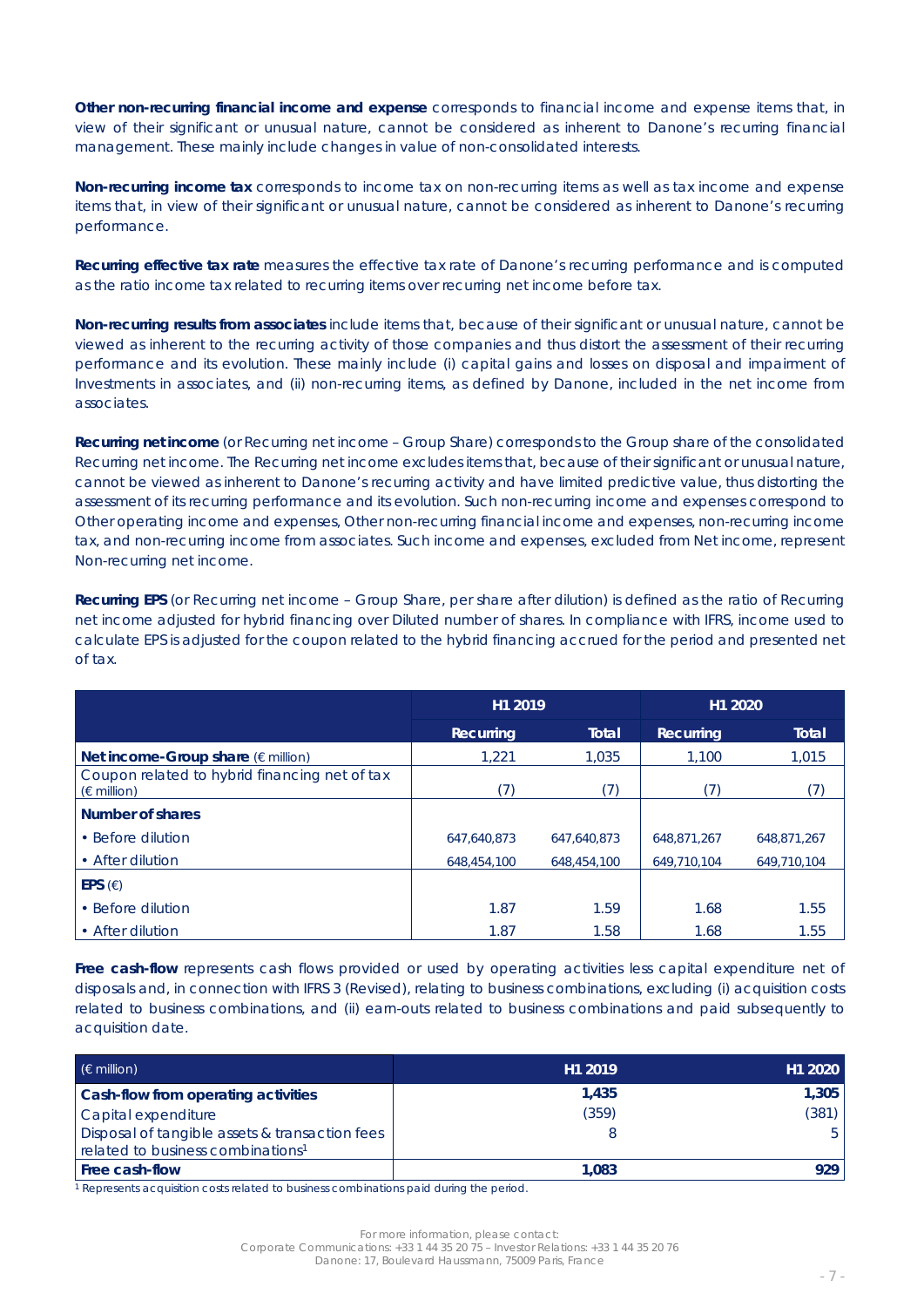*Net financial debt* represents the net debt portion bearing interest. It corresponds to current and non-current financial debt (i) excluding Liabilities related to put options granted to non-controlling interests and (ii) net of Cash and cash equivalents, Short term investments and Derivatives – assets managing net debt.

| $(\epsilon$ million)                                                                       | December 31, 2019 | June 30, 2020 |
|--------------------------------------------------------------------------------------------|-------------------|---------------|
| Non-current financial debt <sup>1</sup>                                                    | 12,906            | 14,441        |
| Current financial debt <sup>1-3</sup>                                                      | 4,474             | 5,357         |
| Short-term investments                                                                     | (3,631)           | (5, 102)      |
| Cash and cash equivalents                                                                  | (644)             | (769)         |
| Derivatives — non-current assets <sup>2</sup>                                              | (271)             | (375)         |
| Derivatives $-$ current-assets <sup>2</sup>                                                | (16)              | (58)          |
| Net debt                                                                                   | 12,819            | 13,493        |
| • Liabilities related to put options granted<br>to non-controlling interests - non-current | (13)              | (13)          |
| • Liabilities related to put options granted<br>to non-controlling interests — current     | (469)             | (392)         |
| Net financial debt                                                                         | 12,337            | 13,088        |

*1 Including derivatives-liabilities. As from January 1st 2019, also include debt related to leases in compliance with IFRS 16 2 Managing net debt only*

*3 Including in 2020 €1.4bn liability related to the payment of 2019 dividend to Danone's shareholders*

#### o o O o o

#### *FORWARD-LOOKING STATEMENTS*

*This press release contains certain forward-looking statements concerning Danone. In some cases, you can identify these forward-looking statements by forward-looking words, such as "estimate", "expect", "anticipate", "project", "plan", "intend", "objective", "believe", "forecast", "guidance", "foresee", "likely", "may", "should", "goal", "target", "might", "will", "could", "predict", "continue", "convinced" and "confident," the negative or plural of these words and other comparable terminology. Forward looking statements in this document include, but are not limited to, predictions of future activities, operations, direction, performance and results of Danone.* 

*Although Danone believes its expectations are based on reasonable assumptions, these forward-looking statements are subject to numerous risks and uncertainties, which could cause actual results to differ materially from those anticipated in these forward-looking statements. For a detailed description of these risks and uncertainties, please refer to the "Risk Factor" section of Danone's Universal Registration Document (the current version of which is available o[n www.danone.com\)](http://www.danone.com/).* 

*Subject to regulatory requirements, Danone does not undertake to publicly update or revise any of these forwardlooking statements. This document does not constitute an offer to sell, or a solicitation of an offer to buy Danone securities.*

*The presentation to analysts and investors, held by Chairman and CEO Emmanuel Faber, and CFO Cécile Cabanis, will be broadcast live today from 9:00 a.m. (Paris time) on Danone's website [\(www.danone.com\)](http://www.danone.com/). Related slides will also be available on the website in the Investors section***.**